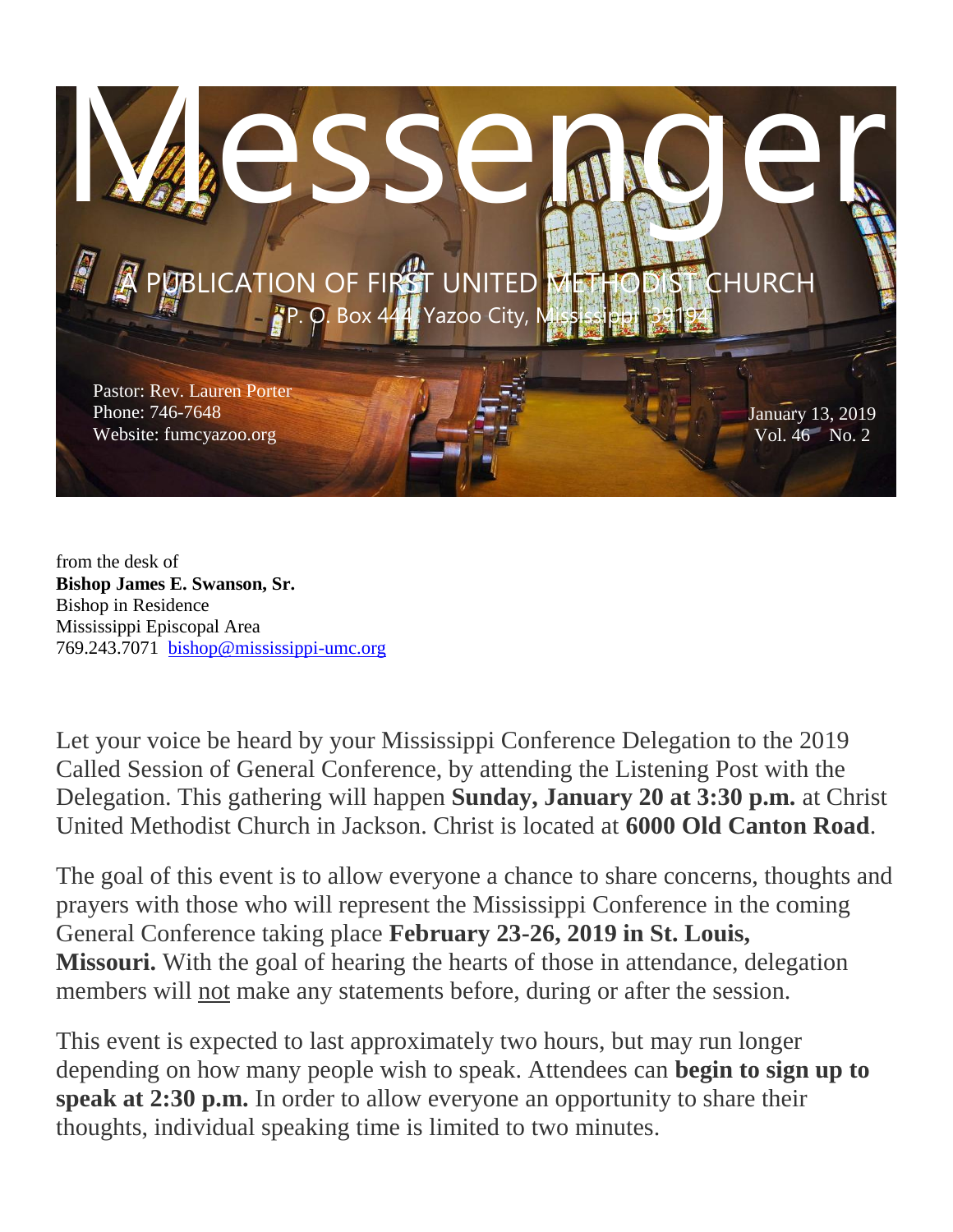# **THIS WEEKS CALENDAR**

# **SUNDAY, JANUARY 13**

 9:00 a.m. Come AZ U R Service 9:50 a.m. Sunday School 11:00 a.m. Traditional Service 5:00 p.m. Planet 456 6:00 p.m. Snack Supper 6:00 p.m. Adult Bible study 6:30 p.m. Youth **MONDAY, JANUARY 14** 9-12 noon Methodist Market 6:30 p.m. Prison Bible Study **TUESDAY, JANUARY 15** 6:00 p.m. Ladies Bible Study/Millie's **WEDNESDAY, JANUARY 16** 5:30 p.m. In the Hands of God/Prayer Meeting 6:00 p.m. Chancel Choir 6:00 p.m. Adult Bible study 6:15 p.m. Youth Small Group **SATURDAY, JANUARY 19** 9-12 noon Methodist Market

# **REMINDER**

 The Adult Bible studies in the gospel of Matthew, led by Bro. Lauren, will resume this week, Sunday, Jan. 13 and Wednesday, Jan. 16, 2019 at 6 p.m.



13. Tim Richards 14. Jamie Patterson 16. Claire Burnham 17. Lauren Porter 18. Joy Boyd 19. Sherrill Ann Chaney

~ ~ ~ ~ ~ ~ ~ ~

HAPPY ANNIVERSARY

18. Mr. & Mrs. I. N. Hart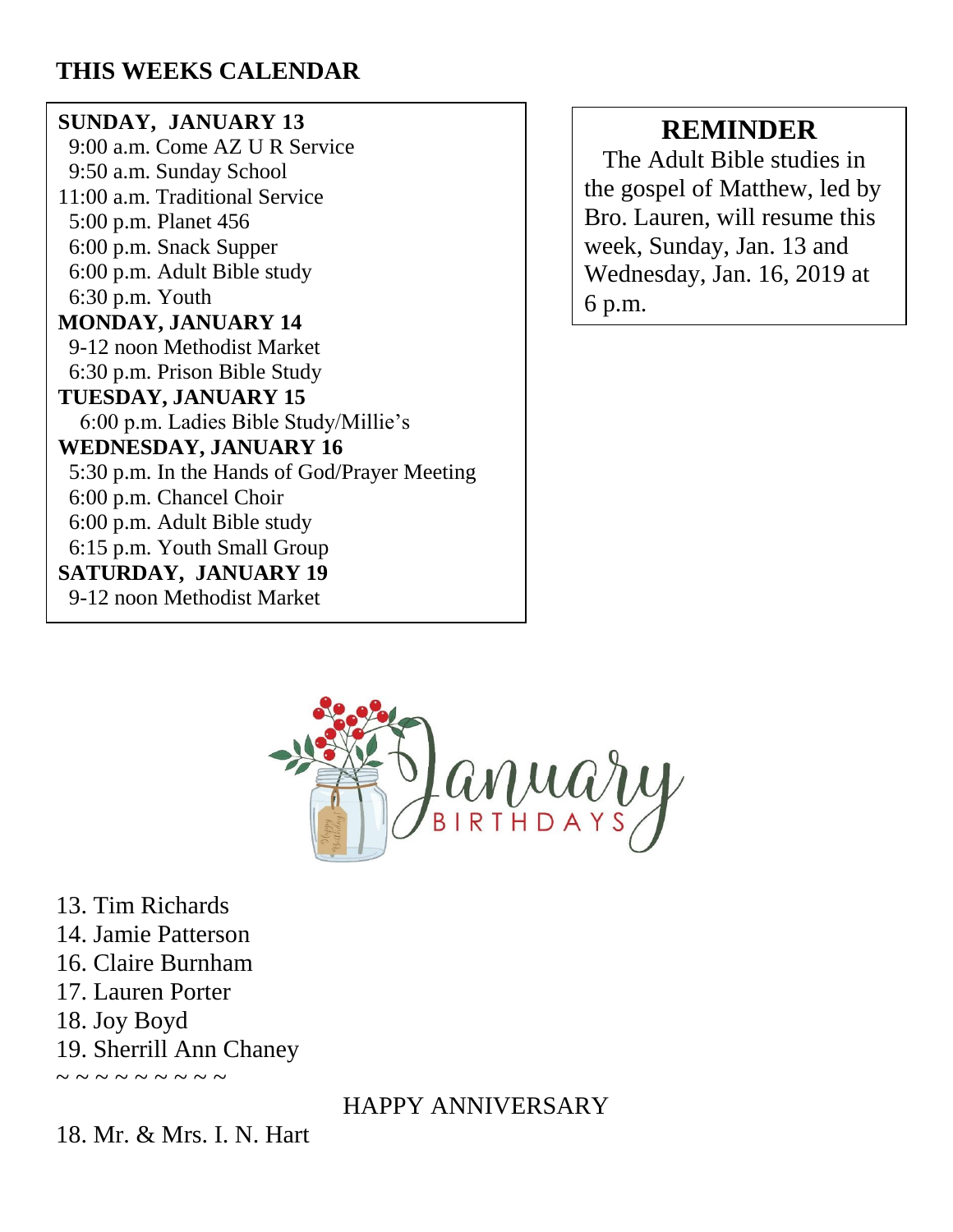

**Solid Ground Youth**

 This week in Sunday school we will answer the question, "Who is He to you?" Jesus asked His disciples a question one day. He wanted to know, "Who do they say that I am?" He wanted His disciples to realize that He was the Son of God. He wanted them to understand the suffering that He was going to endure, and what they would have to sacrifice to follow Him. Why have you chosen to follow Jesus? Do you find that sometimes it is not easy to be a follower? Choosing to follow Christ comes at a cost.

#### **Sunday Night Youth**

 Solid Ground will meet this Sunday night in the youth basement. We will have supper in the Fellowship hall before moving to the youth room for Bible Study. We will continue with lesson 2 of our 4-week series titled *"Perfectly Imperfect."* This lesson takes a look at the story of David, one who is called "a man after God's own heart," and it reveals his imperfections. David lied and cheated. He made poor decisions, and the consequences affected many people around him. But God forgave him and gave him a second chance. God will do the same for us. See you at group on Sunday night as we study this lesson.

#### **Wednesday Night Small Group**

 Wednesday night small group will resume this Wednesday night and we will continue with the second lesson of our new series called *#struggles.* This series is about how we are bombarded by technology. We focus on social-media and compare our lives to the perfect posts of everyone else. Last week we discussed how we must learn to be content and happy with ourselves. No one is living a perfect life. This week's lesson directs our attention to personal friendship. Think about all the "friends" we have on social media. They like our posts, follow us, un-follow us. We can be so wrapped up in our social media world, that we are losing our personal relationships. God didn't shout out from heaven to establish a relationship. He came as Jesus to earth to walk with us, to relate to us. Society has us becoming numb to our personal relationships. We need to work on actually being present in them.

 **Disciple Now** will be January 25-27. The theme this year is **Focus.** The cost is \$25 to attend. Sign-up sheets are out, so please sign up as soon as possible so we can notify the host homes of a head count.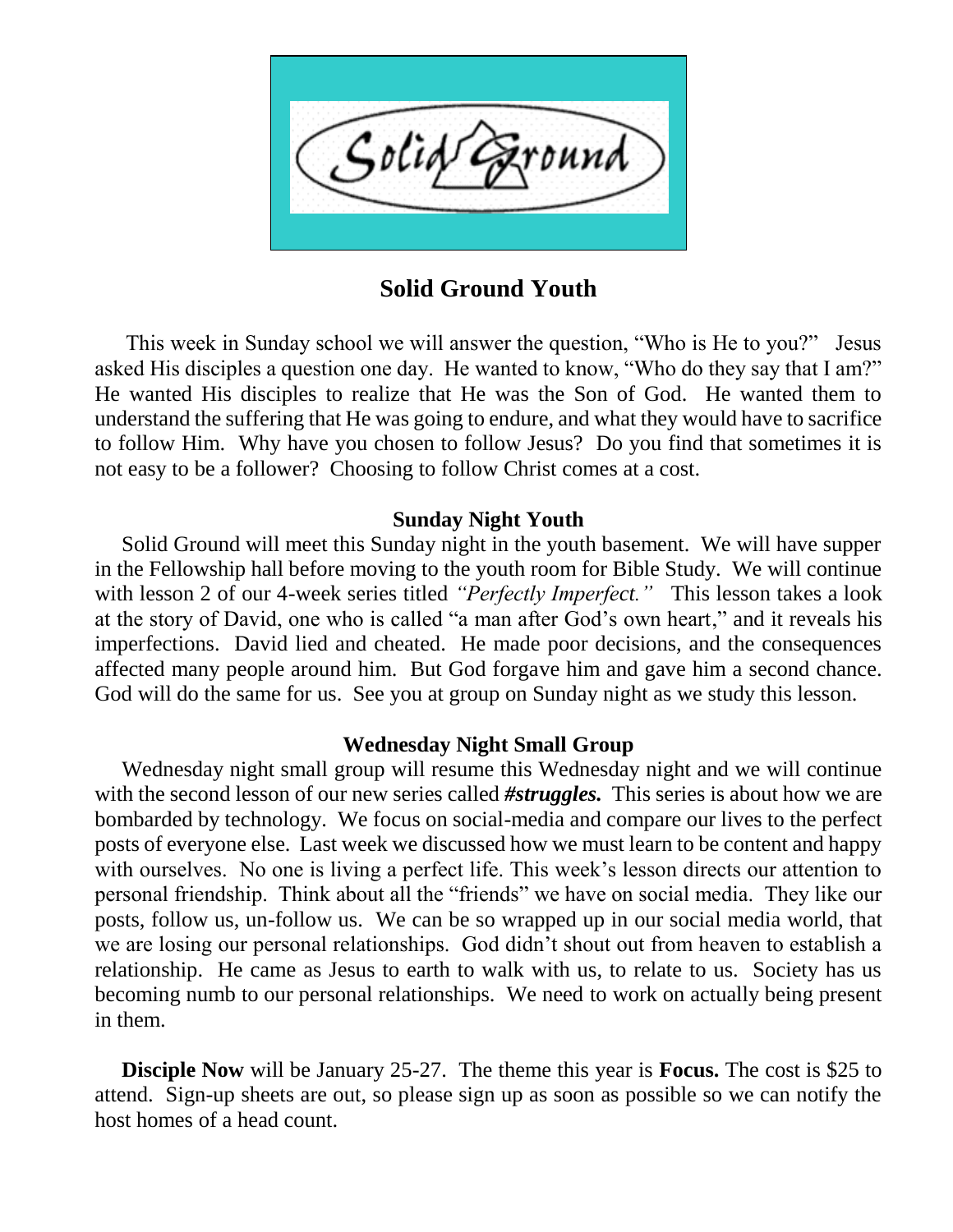# Children's Page



"God heals the brokenhearted and bandages their wounds."

Psalm 147:3



 Jesus was sent for everyone. He came to heal a broken world filled with broken people. This Sunday's lesson is about Jesus healing Peter's mother-in-law. Jesus cared about people's spiritual well-being and their physical well-being. Healing was a way for Jesus to show compassion, but also a sign of the power given to Him by God. Sunday we will connect this lesson with what we can do to show compassion to others.



 This week's lesson will be on **"MAKING GOOD CHOICES".** We will open up the night with a fun game of *Go Big or Go Small?* Every single day we are faced with making choices. Some of these choices are easy and some are difficult. No matter what choice we make, every choice comes with a consequence. Some of the consequences are good, and some are not so good. We also need to realize that our choices can affect others. Making good choices is not always easy, but we always need to remember that God is here to guide us.

# **Confirmation**

Confirmation classes for  $6<sup>th</sup>$  graders will begin on Wednesday, January 23. We will meet after school until 4:30 p.m. These classes will meet throughout the months of January and February.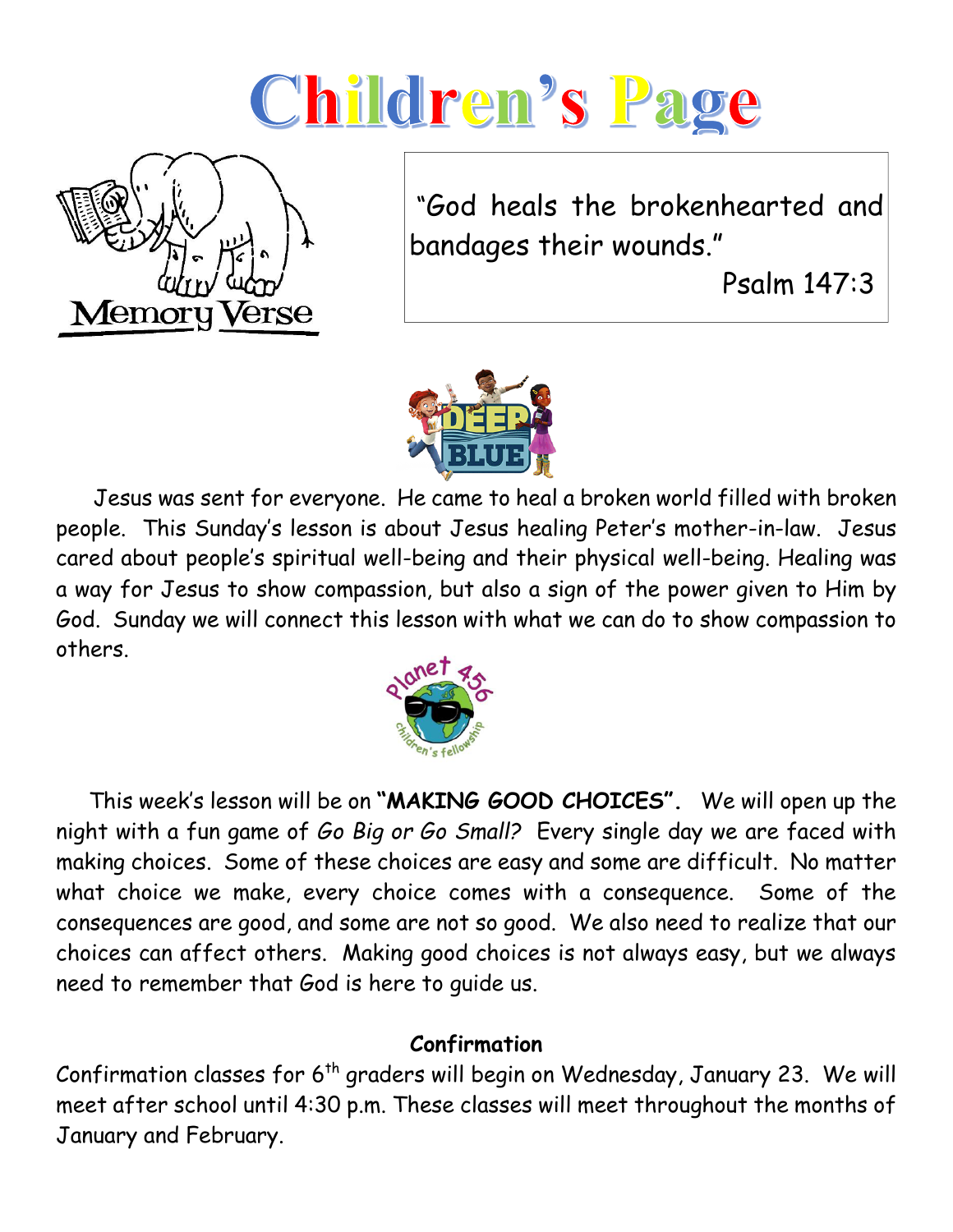

*George Caldwell* 

Myra Dunlap

*Imogene Erickson* 

*Larry Long* 

Myra Dunlap

Myra Dunlap

Myra Dunlap

Myra Dunlap

Joy Boyd Sue Parker M/M Ted Webb M/M Hubert Hatfield M/M Lea Black D/M Lacy Fraiser Myra Dunlap M/M Charles Davis M/M Thomas Mercier Jeanne Santmyer M/M Henry Williams

*Margie Vaughan* 

*Dorothy Simmons* 

*Marvin Terrell*